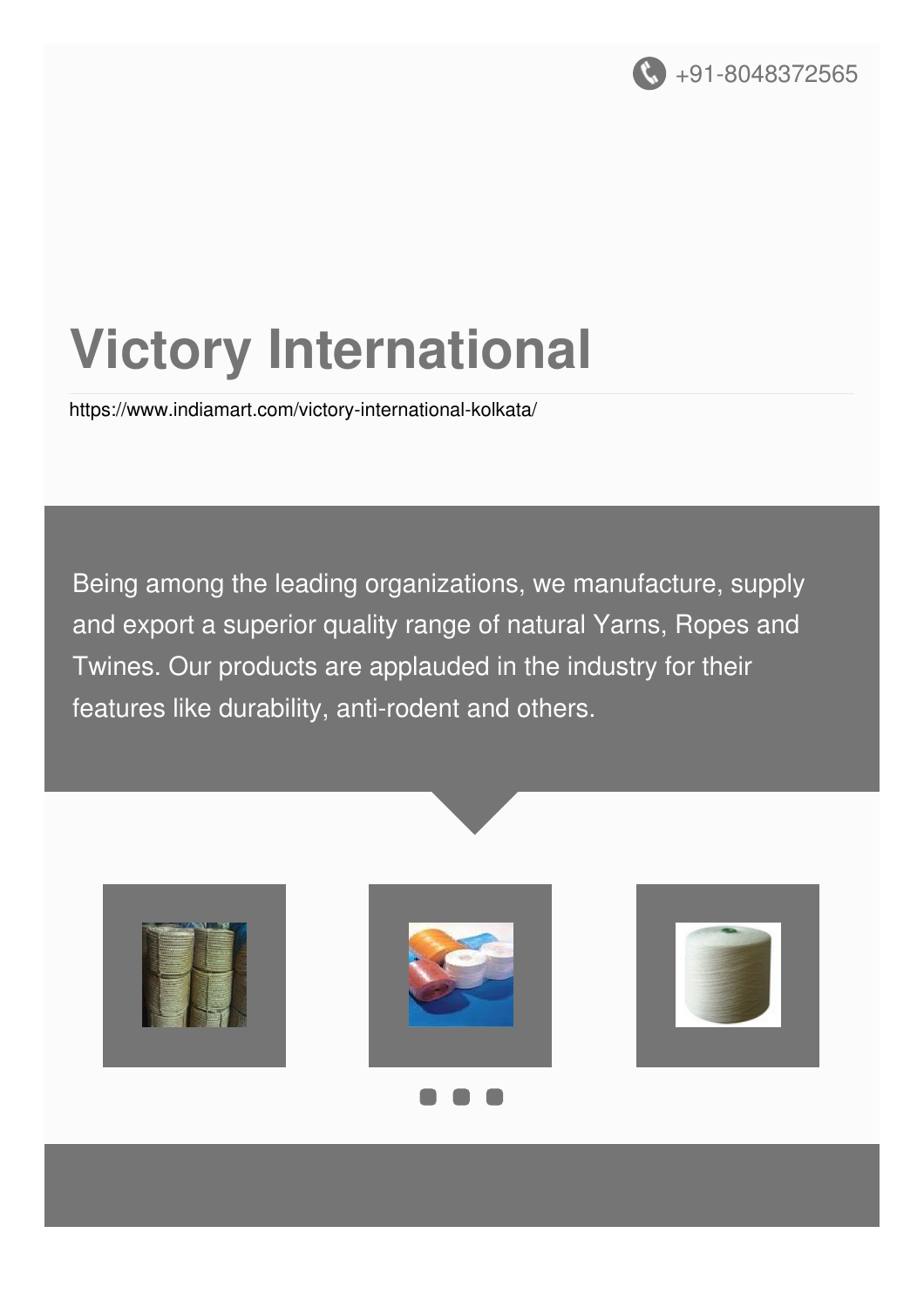#### About Us

Being a sole proprietorship firm, **United Rope Works** came into existence in the year **1958** and has achieved recognition for its ability of manufacturing, supplying and exporting a wide assortment of **Yarns, Ropes and Twines**. Our range encompasses **Manila Rope, Cotton rope, Agricultural Twine, Baler Twine, Manila Yarn** and many more. To render maximum client satisfaction, we lay utmost emphasis on the quality assurance guidelines and standards prescribed by the industry. We procure material from the trustworthy vendors of Philippines and East Africa, who possess rich experience in this domain. Moreover, our company is consistently progressing under the astute leadership of our mentor, **Mr. Umesh Agarwal**. His tremendous industrial experience and knowledge has helped us to fulfill the exact requirements of our clients. To carry out our entire business operations systematically, we have developed a highly sophisticated infrastructure at our premises. Here, we have installed highly advanced and ultramodern machines that help us manufacture defect free range within the client specified time. These machines are upgraded on regular intervals, so that smooth and hassle free production process can be carried out. Moreover, our infrastructure is segregated into different departments such as production department, quality control department, administrative department, warehouse department and others. It is truly said by a famous American...

#### **For more information, please visit**

<https://www.indiamart.com/victory-international-kolkata/profile.html>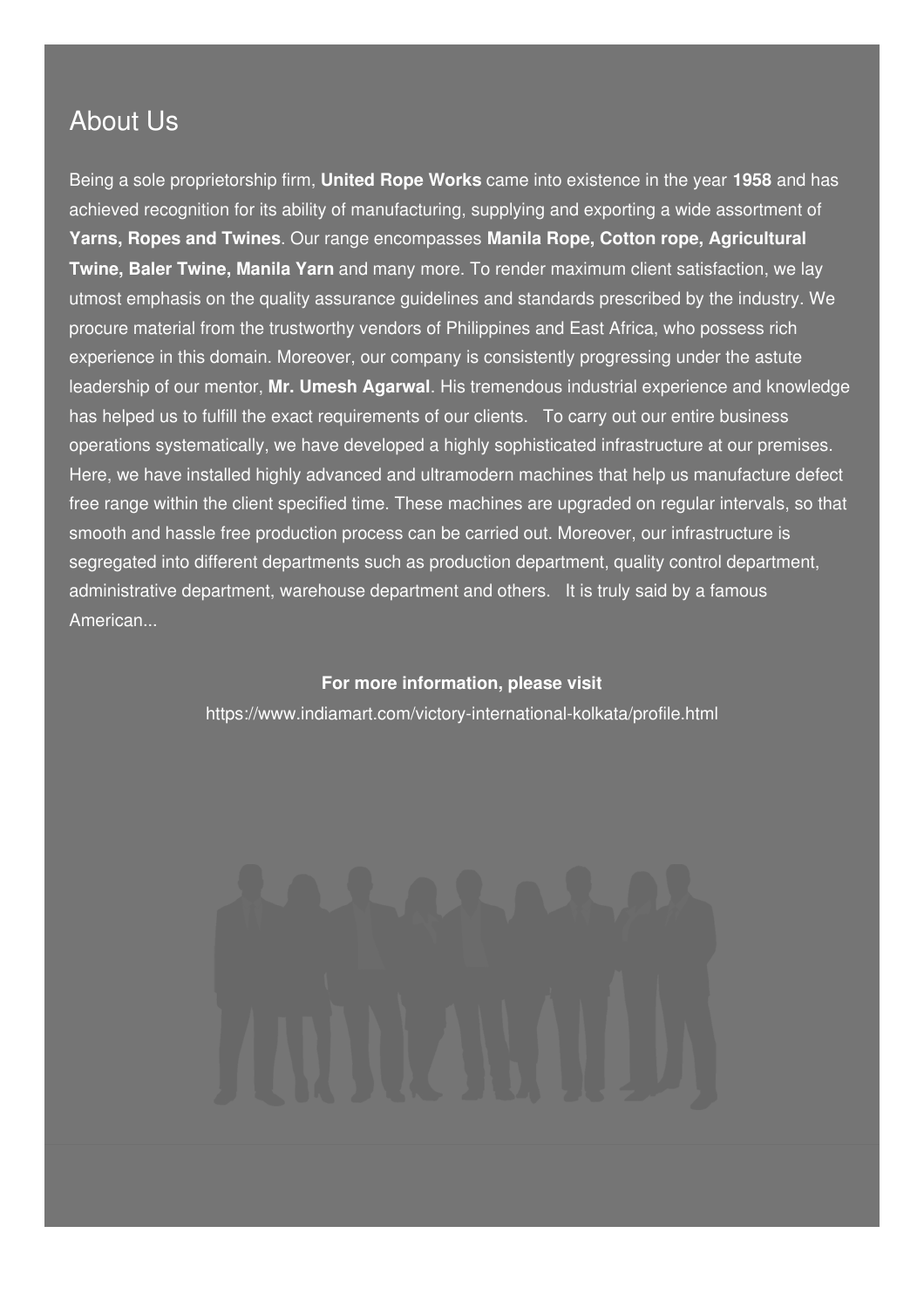### **ROPES**



Manila Rope



Coir Rope



Hemp Rope



Cotton Rope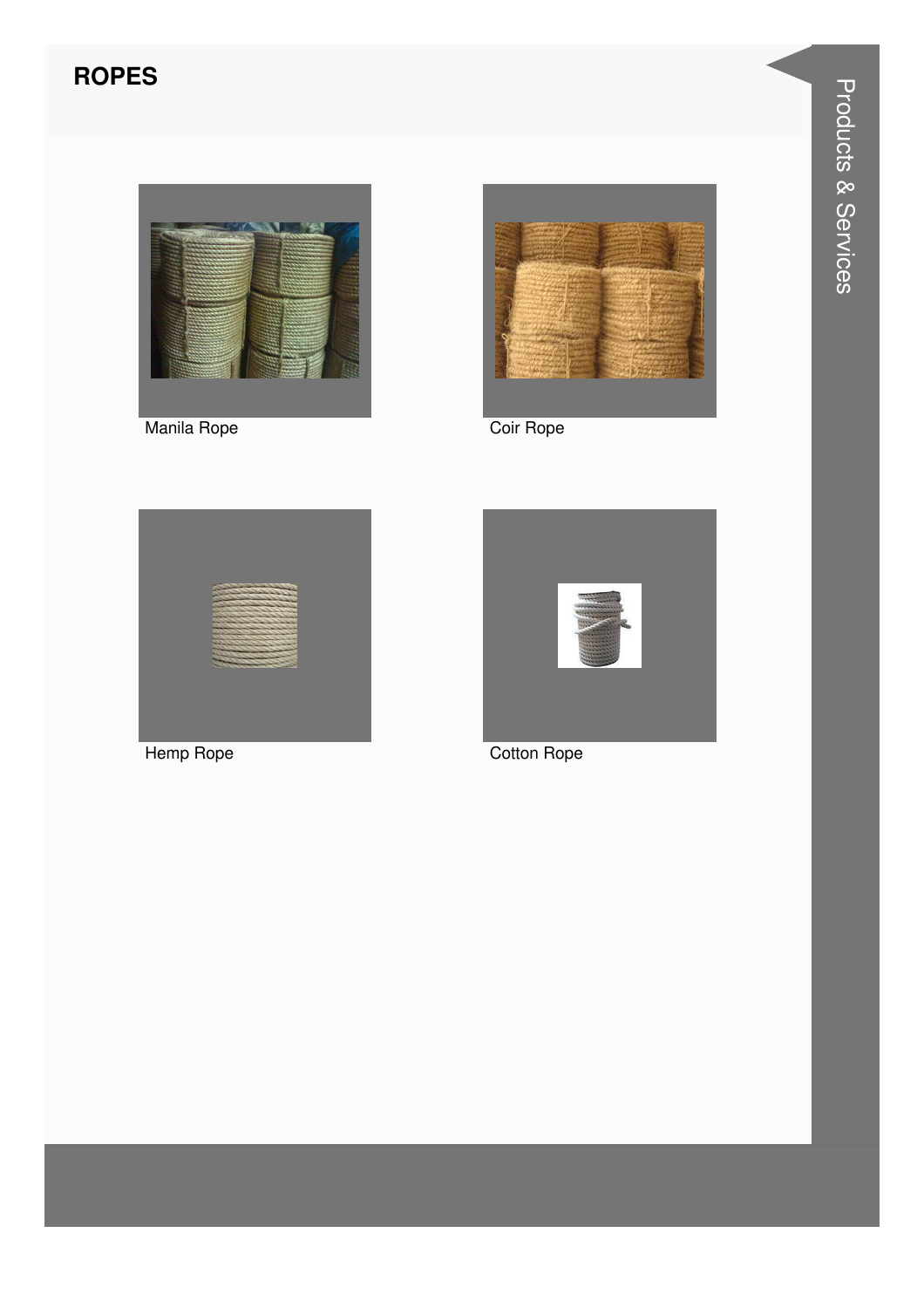#### **TWINES**







**Binder Twine** 



**Baler Twine**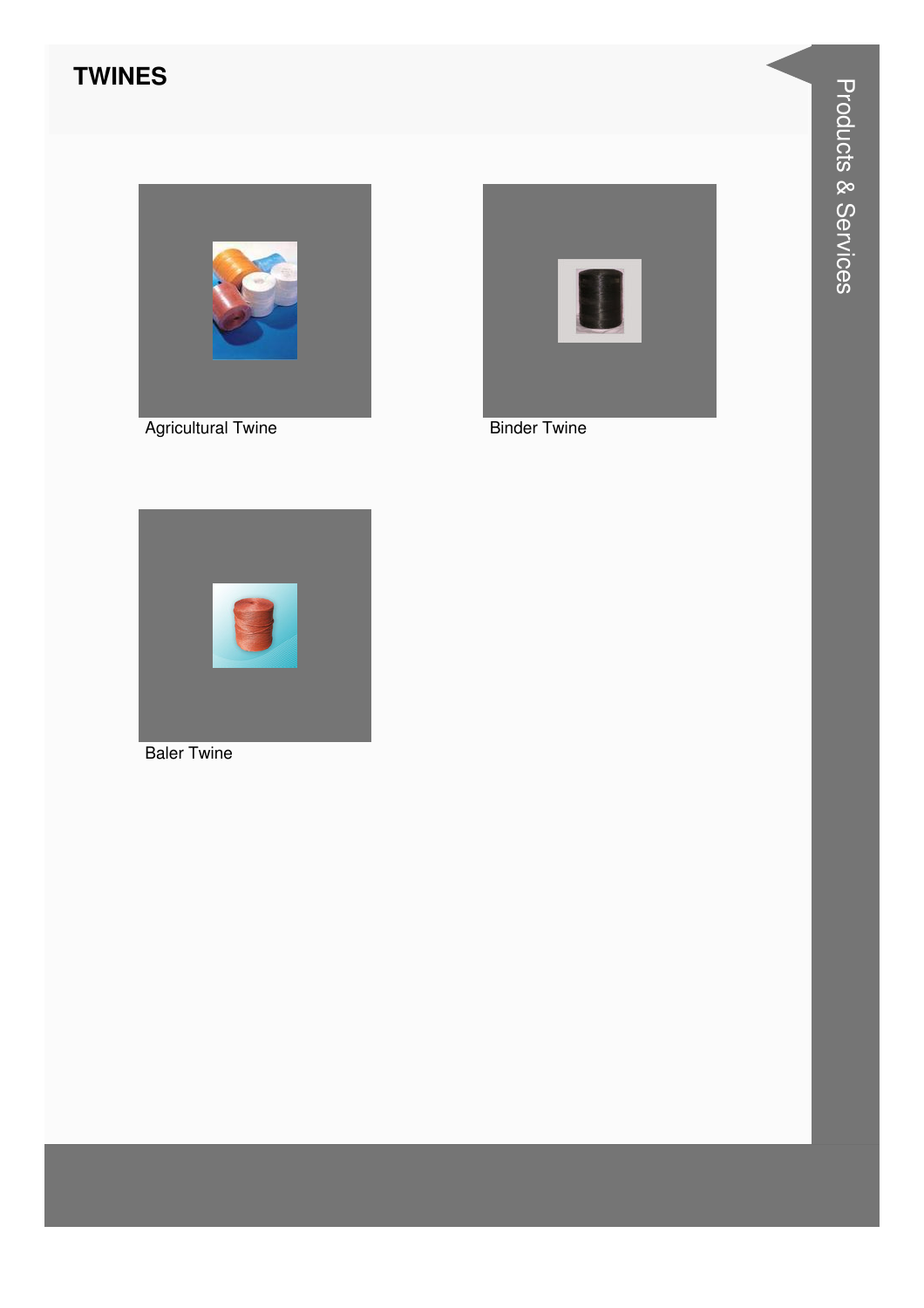#### **OTHER PRODUCTS:**



Sisal Rope



Manila Yarn



Sisal Yarn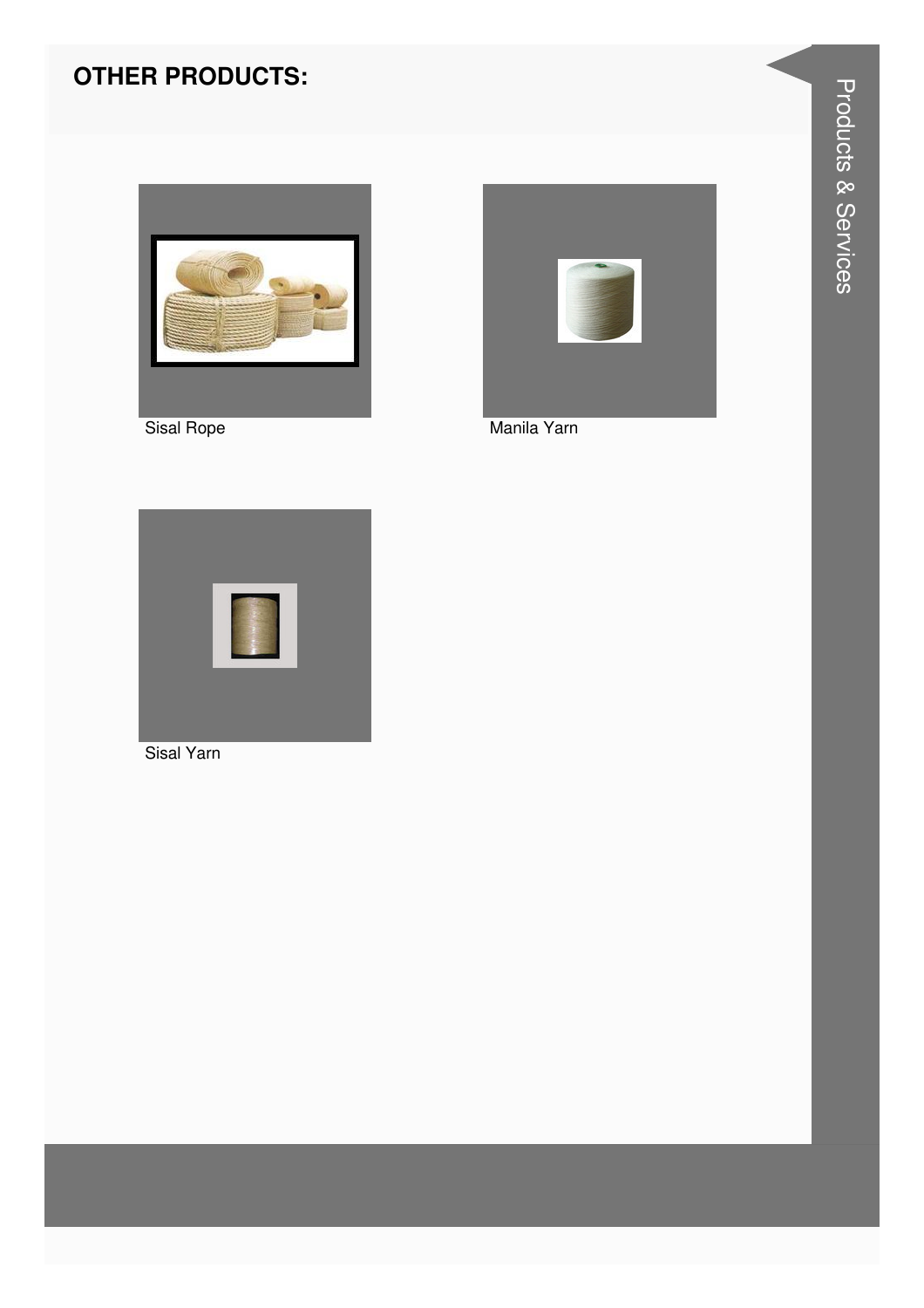## Factsheet

| Year of Establishment            | : 1958                       |
|----------------------------------|------------------------------|
| <b>Nature of Business</b>        | : Manufacturer               |
| <b>Total Number of Employees</b> | $\therefore$ 26 to 50 People |